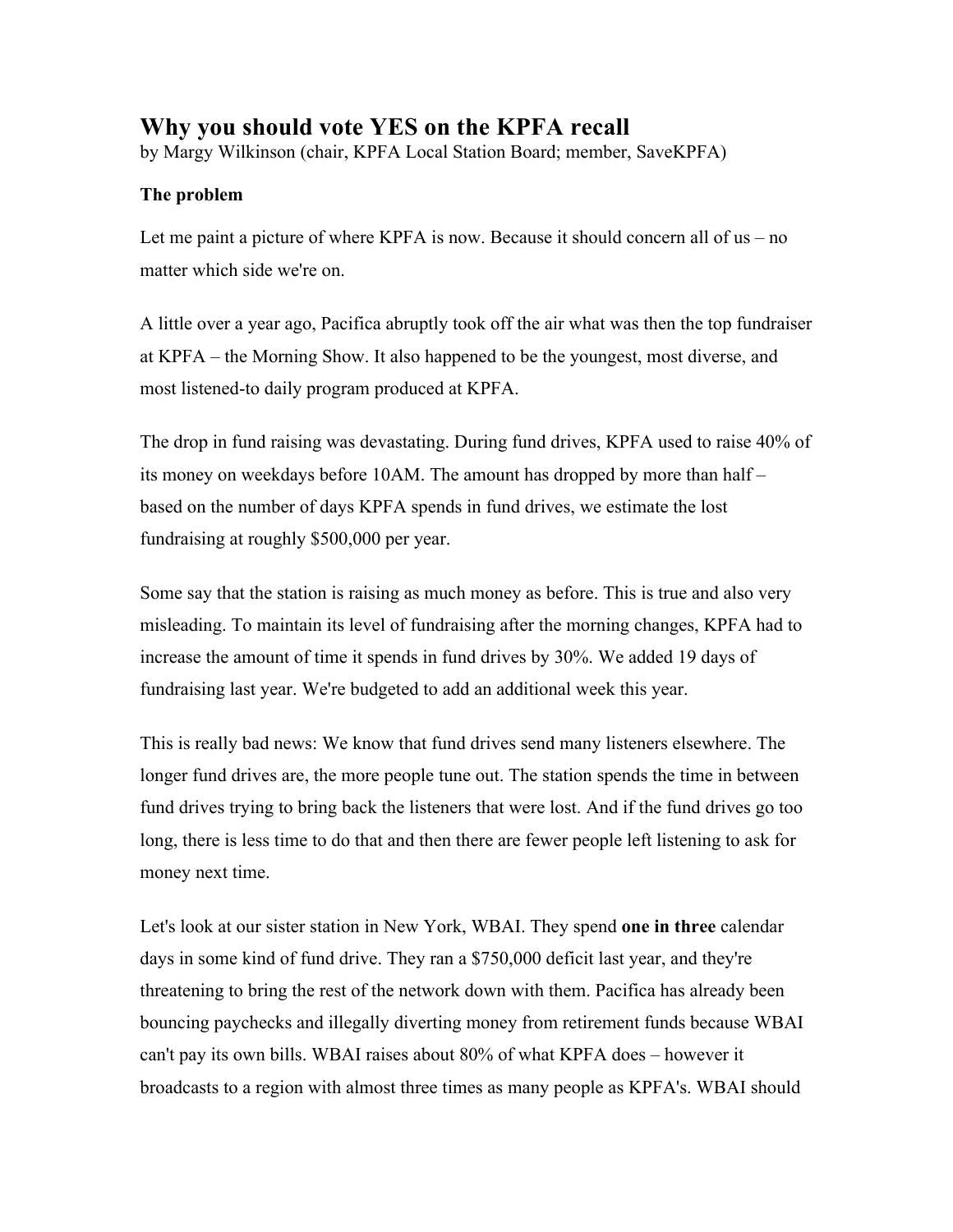be raising three times what we do – not 20% less. KPFA's current fund drive is scheduled to run a whopping 23 days – and it's falling behind, so it may be extended.

Meanwhile, two of the three people Pacifica laid off from the Morning Show, Laura Prives and Brian Edwards-Tiekert, are back at KPFA because Pacifica couldn't make their layoffs stick. These are two people who have a proven track record producing excellent programming and raising large amounts of money. But when it was forced to reinstate them, Pacifica chose to put them into other jobs.

## **How we got here**

So, how did we get here?

First, I think it's important to note that killing the Morning Show was the first time Pacifica's executive director had imposed a programming change on any of its stations since the lockout of KPFA's staff in 1999.

Pacifica's executive director did this over the objections of thousands of KPFA listeners who wrote in to protest. She did it over the objections of KPFA's staff union – which got Brian Edwards-Tiekert reinstated with full back pay. She did it over the objections of KPFA's local managers, both of whom quit in protest soon after. And most importantly, she did it over the objections of KPFA's elected Local Station Board – which is supposed to be the body that ensures KPFA's staff and listeners have a say in how the station is run.

Pacifica then proceeded to attack every one of those sites of resistance:

It hired a \$400/hour anti-union law firm to fight KPFA's union. Though Pacifica said publicly that its decision to cut the Morning Show was made out of financial necessity, it spent roughly \$70,000 in legal fees to keep Aimee Allison from coming back to work. (The cost of her salary and benefits for the balance of the fiscal year was considerably less than that.) And rejected over \$60,000 offered by listeners to restore the show.

KPFA's local management, quit not once, but twice as a result – Ahmad Anderson and Amelia Gonzalez were gone by the end of 2010. When Amit Pendyal was hired in early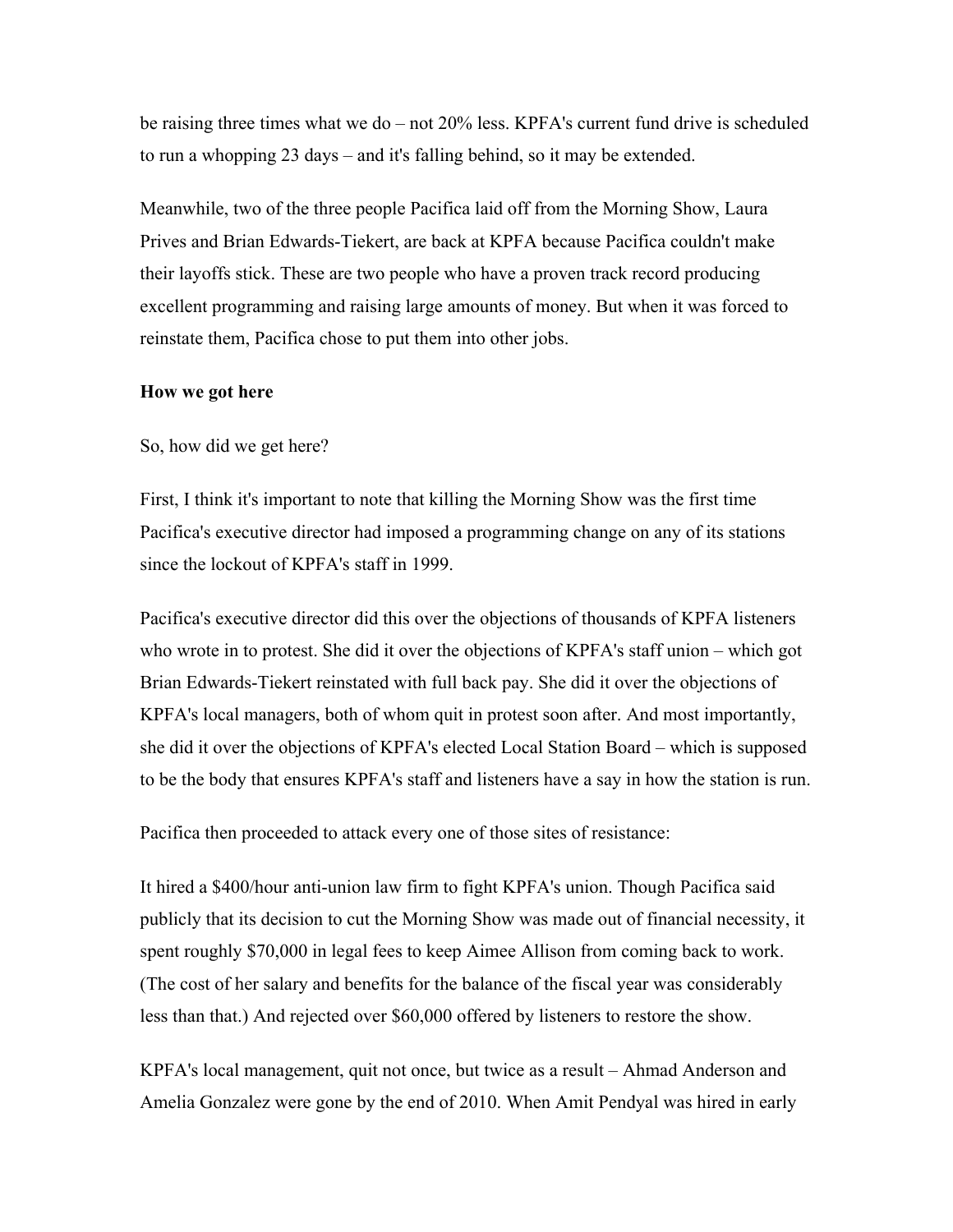2011, with the input of KPFA's staff and Local Station Board, he quit after just a few weeks. Then Pacifica's executive director hand-picked KPFA's current interim manager without any input from KPFA's staff or board – in fact, she picked him without even telling us the last manager was gone. She had told us the former manager was taking a leave, and would return and then replaced him with the new interim General Manager.

And Pacifica has done everything it can to overturn the democratic will of the listeners and staff who elected SaveKPFA members by a 2-1 margin last fall. First, Pacifica's national elections supervisor, who was the candidate supported by Tracy Rosenberg, disqualified three staff members' ballots – AFTER the vote was counted. She removed their individual ballots, identified by code numbers printed on the ballots from the counted votes and as a result changed the outcome of the staff election. This blatantly illegal action was overturned by a court injunction. Then, Pacifica barred two of our representatives from taking their seats on the National Board – the one that actually has some power over Arlene Engelhardt. This was overturned by court injunction as well. But Pacifica defied that injunction, and didn't change course until the judge scheduled a contempt of court hearing ordering the chair of the PNB who lives in LA and the secretary who lives in NY to come to Oakland prepared, depending on what happened in court, to surrender themselves to Alameda county sheriffs. These maneuvers kept our representatives from taking their seats on Pacifica's Board for the first six months of their term.

This was the point at which it was decided the only recourse was to run a recall campaign – the point at which Pacifica had violated all the mechanisms of accountability, of local control, of democratic process, that KPFA's listeners and staff fought so hard for 10 years ago.

## **Why Tracy?**

So let me tell you why we're recalling Tracy in particular. Because at every step of the way, Tracy has been behind the problems we're dealing with.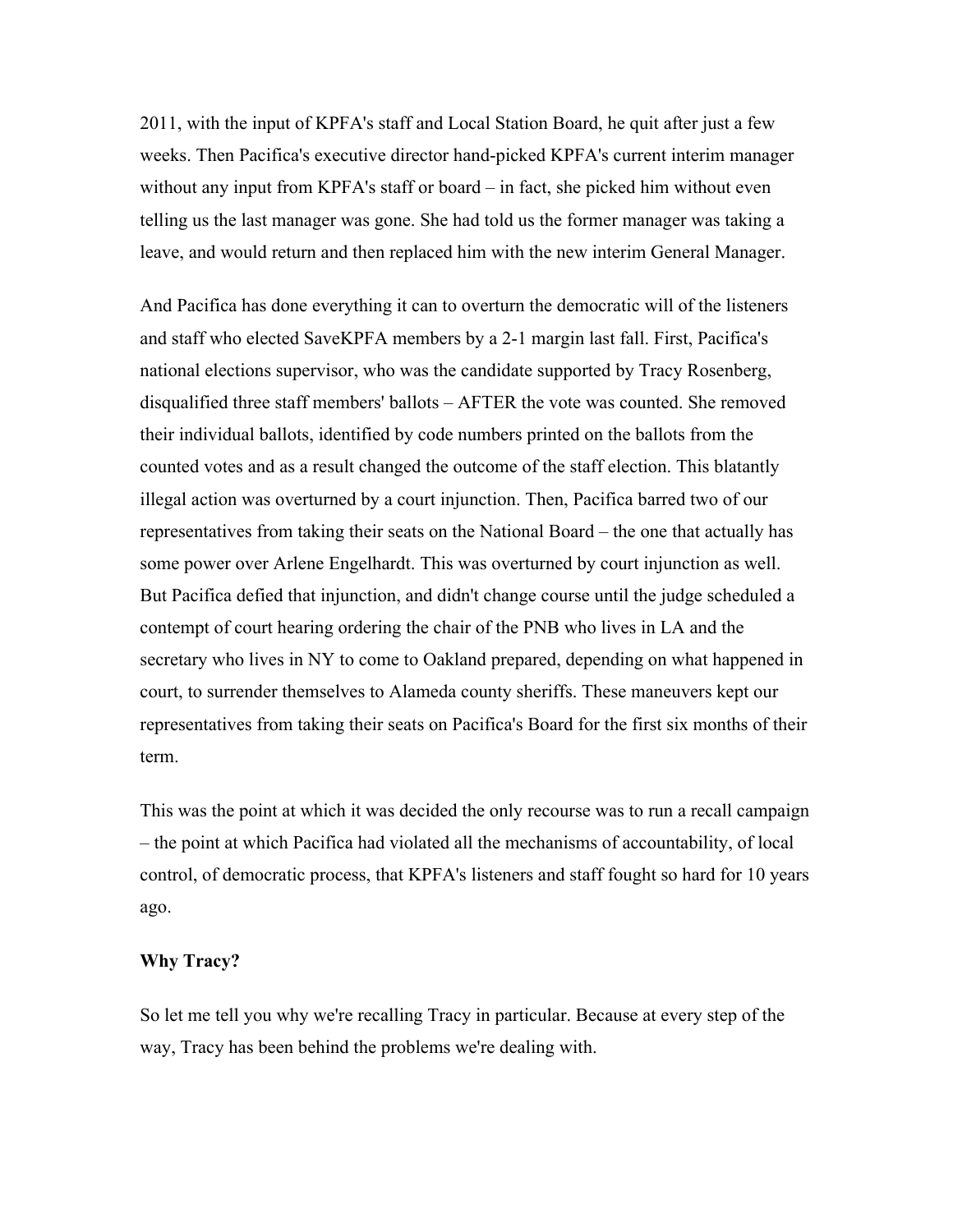Let me backtrack: We think the Morning Show was targeted because Brian Edwards-Tiekert was one of Tracy's strongest opponents when he served as a staff representative on the KPFA Local Station Board. Brian survived an attempt to recall him by a 2 to 1 margin in a vote counted after his term on the board had expired.

In September 2010, by her own admission, Tracy drew up a list of people to lay off at KPFA. Again, by her own admission, the list did not follow seniority order, as required by KPFA's union contract. She presented this list to Pacifica's executive director at a secret meeting with other national board members from her faction – and Pacifica acted on it.

Then KPFA's union proposed cost-saving measures to avoid layoffs – more than enough to save Aimee Allison's job – Tracy told a meeting of the Pacifica National Finance Committee that it should discuss them and vote them down "to send a message." Pacifica's executive director, Arlene Engelhardt, then rejected the union's proposals, citing the vote of the finance committee.

When Pacifica handed out the Morning Show's time slot to its political supporters, in violation of the Pacifica by-laws, Tracy picked most of the people who took over the air. Peter Phillips, who got one of those time slots, has confirmed this in writing.

Then, without the knowledge or permission of anyone in any position of responsibility at KPFA, Tracy misappropriated a list of emails for all of KPFA's members, loaded it onto a server outside KPFA's control, and started sending out emails purporting to be from KPFA promoting the "Morning Mix" – and nothing else. This was all in violation of KPFA's email policy and after an extensive investigation, the LSB censured her for her actions.

In January 2011, when Pacifica voted to bar our local representatives from being seated on the National Board, it was Tracy's motion that Pacifica voted through. In fact, to get her motion through fast enough to keep Dan Siegel and Laura Prives from taking their seats, Tracy actually lied to the Pacifica National Board. She said her motion to overturn